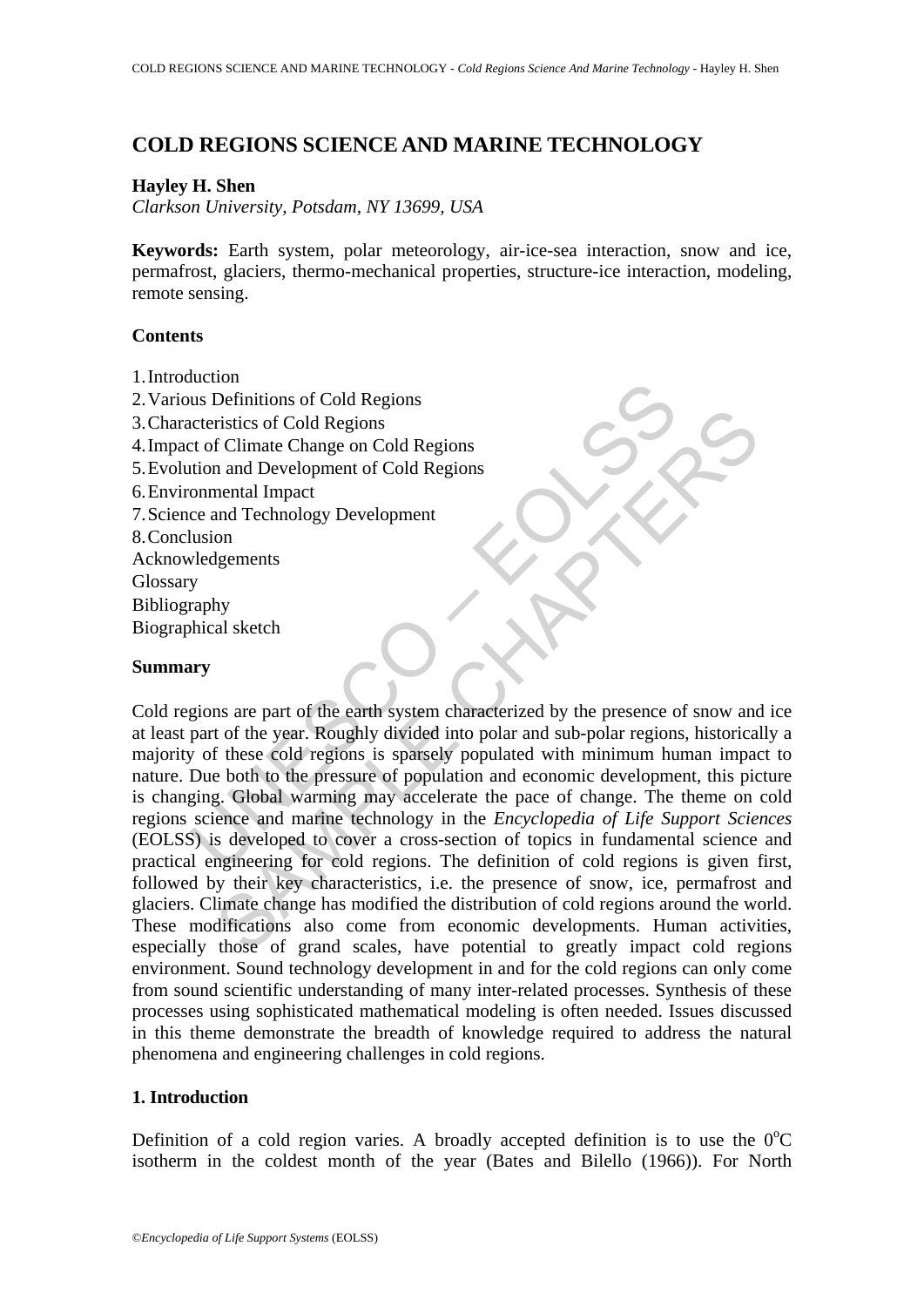America, this definition roughly coincides with the area above the 40°N latitude. As the technology improves, regions previously too cold for human activities become more accessible. The lure of uncovered natural resources in the Arctic and Antarctic, for example, further attracts humans to develop the cold regions.

Geologically cold regions may be loosely categorized as the Polar and sub-Polar regions. Human activities existed in sub-Polar regions long before written history started. In the Polar regions, historical events of human activities predating the 1970's were largely from explorations and adventures, such as Nansen in the Arctic and Scott in the Antarctic. Native residents of the cold regions include the Inuit, the Sami, and the Mongol. They subsisted on hunting and fishing. Population of these tribal communities was low. With the exception of events such as the (hypothetical) overkill leading to extinction of North America woolly mammoth (Scott 2010), the impacts of human on nature were minimal. The picture has been changing gradually and will pick up speed in this century.

v. with the exception of vertis start as the (tripotocolar) over<br>on of North America woolly mammoth (Scott 2010), the impact<br>one of North America woolly mammoth (Scott 2010), the impact<br>tury.<br>Vogically speaking, cold regio is eminimal. The picture has been changing gradually and will pick up speed winding. The picture has been changing gradually and will pick up speed winding the picture has been changing gradually and will pick up speed wit Chronologically speaking, cold regions human activities have three periods: exploration, engineering development, and most recently scientific research. These three major activities have not been mutually exclusive. For instance, being a professor in zoology and oceanography, Nansen contributed in the development of neurology and fluid dynamics. The most noteworthy in light of cold regions studies were the Nansen bottles he devised to collect ocean water sample at different depths, as a means to map out the ocean current structure. In case of Scott, a research institute was established after his death. The Scott Polar Research Institute, founded in 1926 in Cambridge, England, is fully dedicated to polar research. Nonetheless, the evolution of human activities in cold regions has been quite clear. It is fair to say that we humans first coped within the cold regions, then exploited it, and finally tried to understand it.

Data from the pre-historical time are available only through coring samples of the soil or ice, tree trunks, and direct indigenous knowledge. As the technology advances, more accurate and higher temporal and spatial data have become available. These data can be categorized into atmosphere, lithosphere, biosphere, hydrosphere, and cryosphere. The interaction between all these different 'spheres' makes up our entire earth system. Collecting data is the first step in any scientific study. Worldwide there are many institutions dedicated to archive cold regions data (e.g. US Army Cold Regions Science and Engineering Laboratory, established in 1961.) Events not directly related to science and technology can be valuable data sources. For instance, the Iditarod dog sled race started from 1973 is a good source for the evolution of spring conditions in Alaska.

Large engineering projects in the cold regions included both on land and in a freshwater or marine environment. These projects included dams, bridges, air and sea ports, offshore platforms, highways and railroads. In nearly all cases, these projects were built to enable economic development. In the past, when our knowledge of adverse environmental implications was limited, the challenges for these projects were to find a way to confront the nature. With increased knowledge, we face the additional challenge to evaluate the potential long term impact. The problem is no longer whether we can do it, but also whether we can do it right.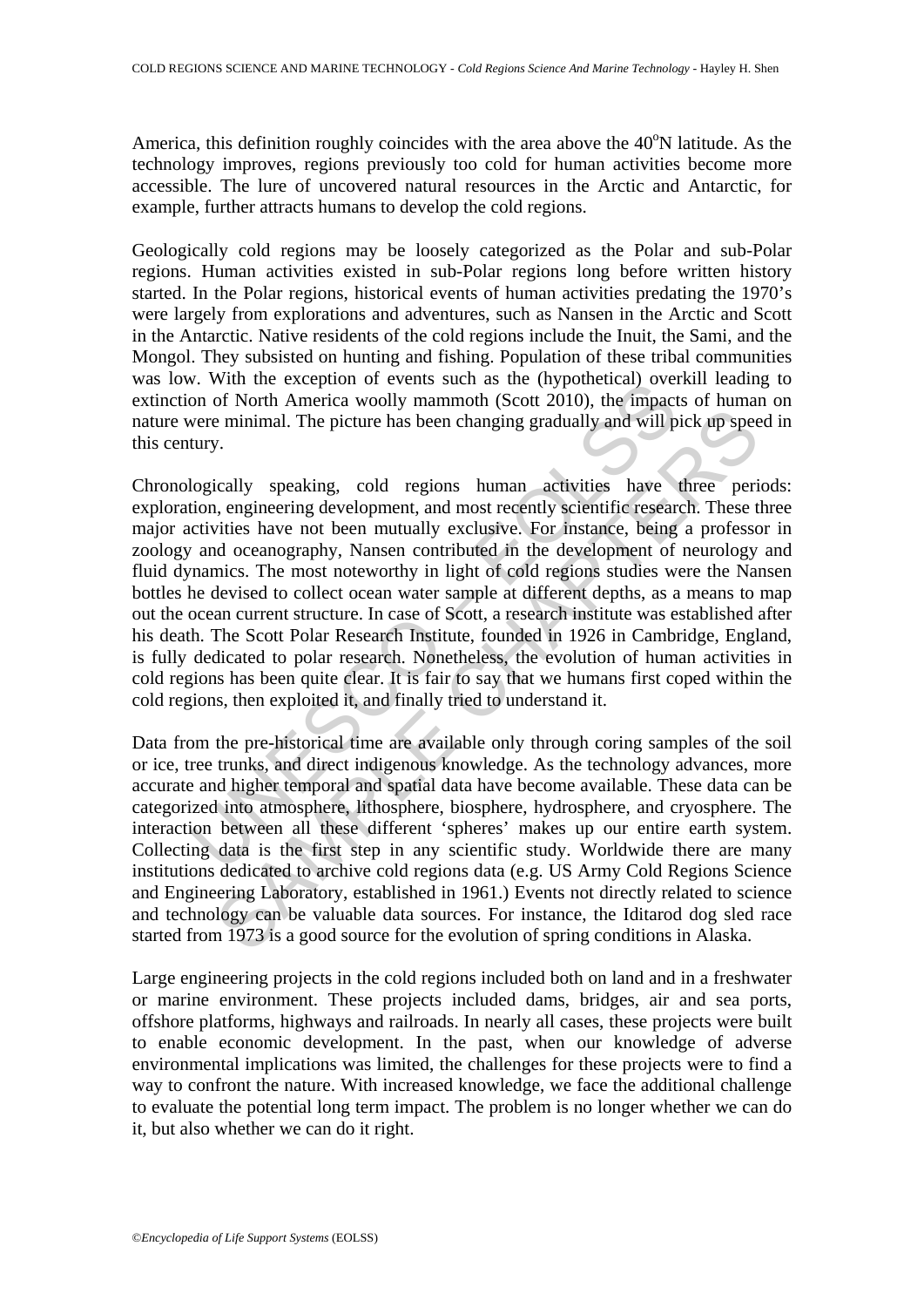The impact of global warming is amplified in the cold regions of the world. In these regions snow and ice are present for at least part of the year. The existence of this frozen water defines a broad range of nature and human activities from bird population to winter recreation. A few degrees of warming can greatly alter the spatial and temporal extent of the freezing season. In fact, changes in frozen ground have already been observed in historically permafrost zones. Precipitation shifts will soon produce measurable changes in the bio-environment of the cold region habitats. The full impact of climate change on the globe is a topic that concerns scientists, politician, and the general public. For instance, the mineral resources under the sea ice cover in the Arctic may become accessible. To claim the ownership of these resources will no doubt generate political discussions.

Many of the existing basic science and technology do exist to help future development and preservation of the cold regions. To apply this basic knowledge and develop strategies that can strike a balance between these two competing demands requires both academic and public education.

of the existing basic science and technology do exist to help futures expertation of the cold regions. To apply this basic knowledges that can strike a balance between these two competing demand<br>ic and public education.<br>In vation of the cold regions. To apply this basic knowledge and dev<br>vation of the cold regions. To apply this basic knowledge and dev<br>hat can strike a balance between these two competing demands requires<br>in qublic education. Academic curriculum specifically developed for cold regions is not part of the civil, environmental, or mechanical engineering yet. These disciplines include soil mechanics, hydraulics, heat flow, materials, construction, energy, transportation, and many others. This theme covers scientific disciplines relevant to study the natural forces in cold regions, and potential changes that can be brought by either climate or human developments. These topics are organized in this theme as:

- The atmosphere Polar Meteorology, Air Pollution
- The land Thermo-mechanical Properties of Materials, The Physics and Structure of Snow and Ice, Snow and Ice Loads on Structures and Their Controls, On Land the Offshore Oilfield Development
- The water Models of Air-Ice-Sea Interaction, Snow and Ice Loads on Structures and Their Controls, River Ice Processes, Ice Growth on Water Surfaces and Modeling of Ice Drift, On Land and Offshore Oilfield Development, Design of Ice Breaking Ships.
- Man-made structures on land and in water Snow and Ice Loads on Structures and Their Controls, On land and Offshore Oilfield Development, Design of Ice Breaking Ships.
- Impact of human development to nature On Land and Offshore Oilfield Development, Air Pollution

Many of these topics have overlapping targets, as seen by their multiple listing. The topics covered in this theme are by no means exhaustive. Many other topics that are relevant to cold regions studies will be developed in the future. In this theme, a crosssection of existing science and engineering topics provides a starting point for understanding the complexities of cold regions.

# **2. Various Definitions of Cold Regions**

Defining cold regions is the first step to put a boundary for this theme. There are three accepted ways to define a "cold region":1) Air temperature; 2) Ice cover in lakes, rivers,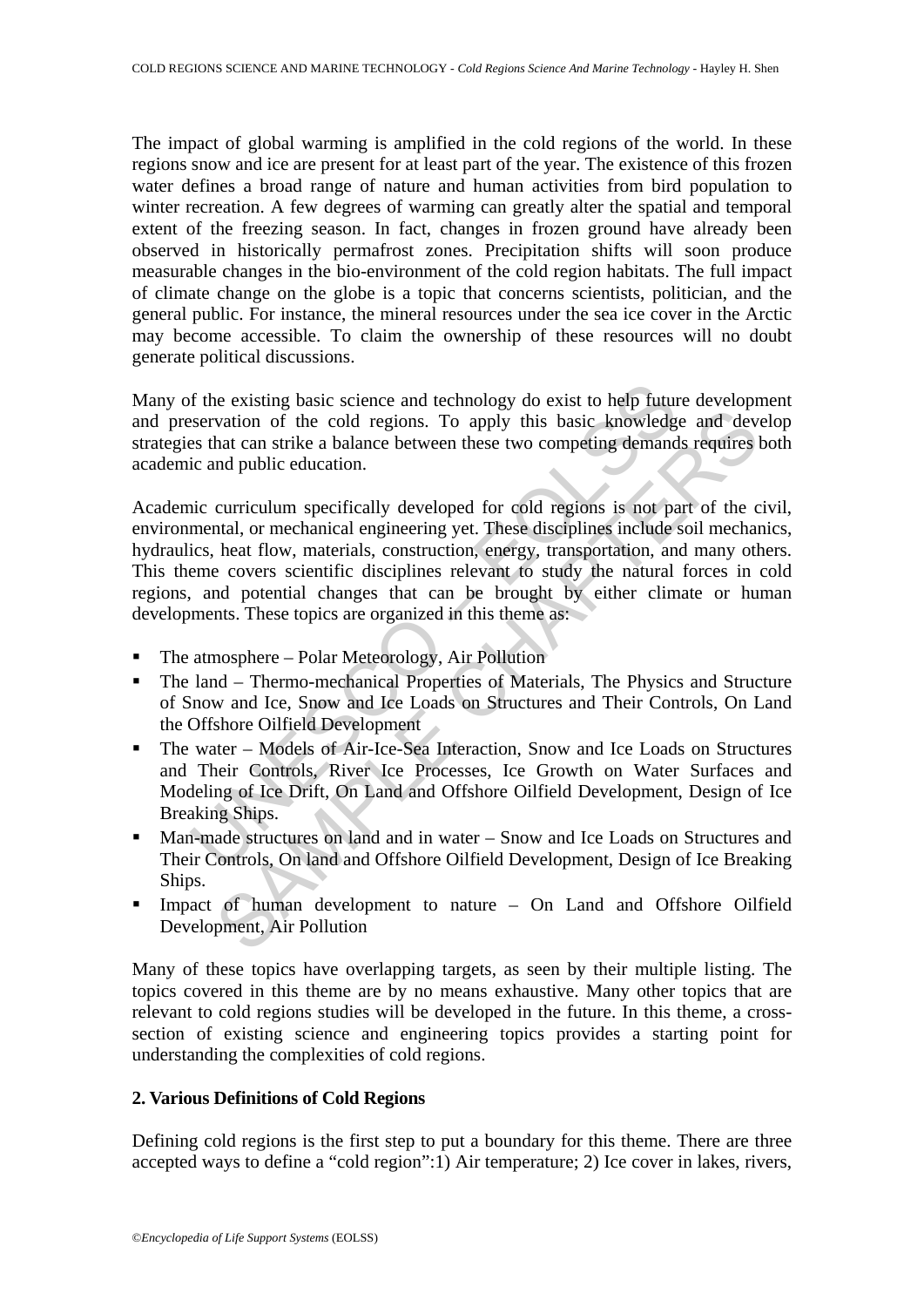and harbors (on land) and sea ice extend (over the ocean); and 3) Permafrost (permanently frozen ground).

1)Based on air temperature:

Cold winter – mean air temperature during the coldest month is between  $0^{\circ}$ C and –  $17.8$ °C.

Very cold winter – mean temperature during the coldest month is between  $-17.8^{\circ}$ C and  $-32^{\circ}$ C.

Extremely cold winter – mean temperature during the coldest month is between  $-32^{\circ}$ C and  $-62.2^{\circ}$ C.

Under this definition, the southern limit of the cold regions marked by the  $0^{\circ}$ C isotherm for the coldest month of the year is shown in Figure 1.



Figure 1. Climate zones of the cold regions of the northern hemisphere (from Gerdel 1969).

2)Based on ice covers over water:

Mild cold regions – Boundaries where lakes, rivers, and harbors become, on the average, un-navigable for 100 days per year.

Severe cold regions – the above condition extends to 180 days per year.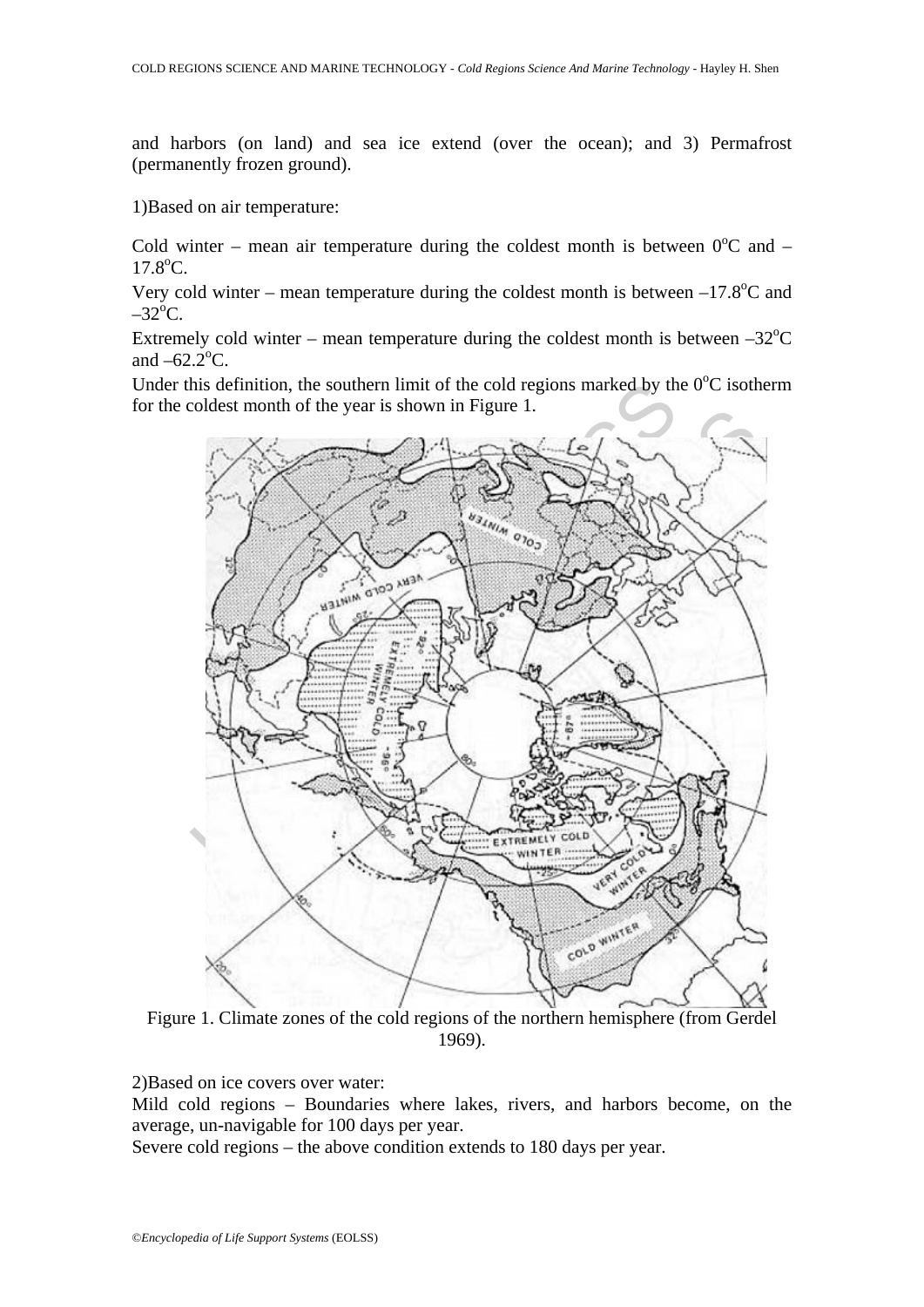

This classification is shown in Figure 2.

Figure 2. Cold region boundaries as determined by days with ice cover (from Bates and Bilello 1966).

# 3)Based on permafrost:

Permafrost that exists in an unbroken fashion over an entire region is called "continuous permafrost", and permafrost that is patchy is called "discontinuous permafrost". The lines of continuous and discontinuous permafrost correspond roughly to the Arctic and sub-Arctic regions. Permafrost can also exist far south of these zones in small patches dependent on the local climate, vegetation, and soil conditions. Distribution of permafrost is shown in Figure 3. A much more recent map based on the work from Brown et al. (1997) of permafrost distribution in the Northern Hemisphere can be found at the US National Snow and Ice Data Center. (http://nsidc.org/data/google\_earth/images/permafrost.jpg.) However, it should be noted that the more recent map published in 1997 was an effort to unify many existing maps up to that point. The original maps were based on data sets obtained in different years and thus changes might have taken place between the original maps and the unified map.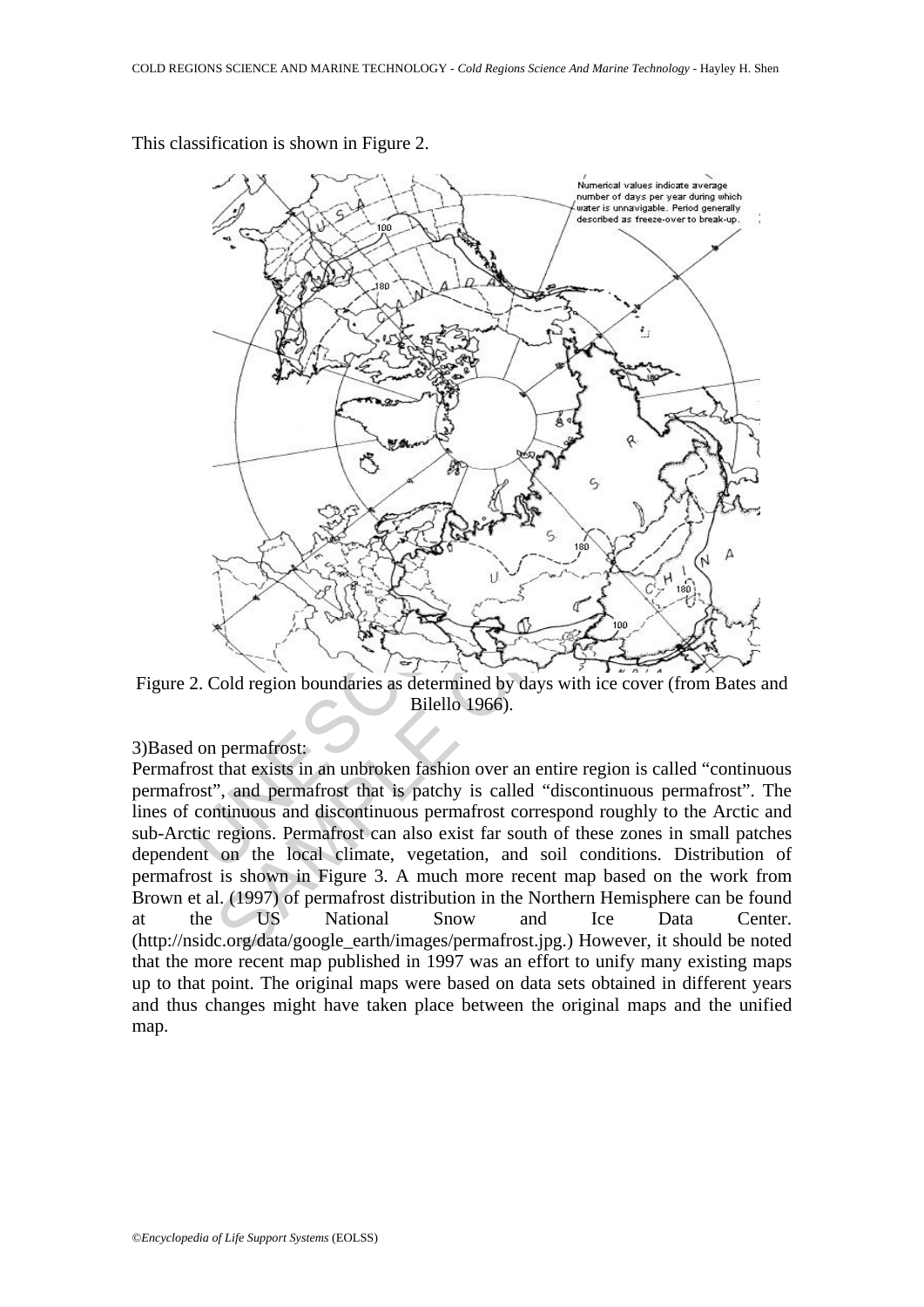

Figure 3. Cold region boundaries as determined by frozen ground (from Bates and Bilello 1966).

From these three definitions it is clear that the same location may be classified differently under different criteria. A systematic comparison of the extent of cold regions using one of the above criteria may show that different definitions yields different quantitative measure of the climate change trend. Such comparison can reveal the complexity of climate change, with different effects on different parameters.

The most direct measurement of climate change is using the annual average of air temperature. From an engineering viewpoint, the accepted delineation of cold regions includes those regions north of the  $40^{\circ}$ N latitude in North America. This coincides roughly with the freezing isotherm definition. In general, a cold climate environment exists wherever frost affects engineering systems; ice on rivers, lakes, and harbors interferes with transportation or damages structures; snow load must be considered in the design of structures; low temperatures affect the efficiency of man or machines; safety of roadways and power lines; the manifestations of low temperature affect the economics of engineering design.

- -
- -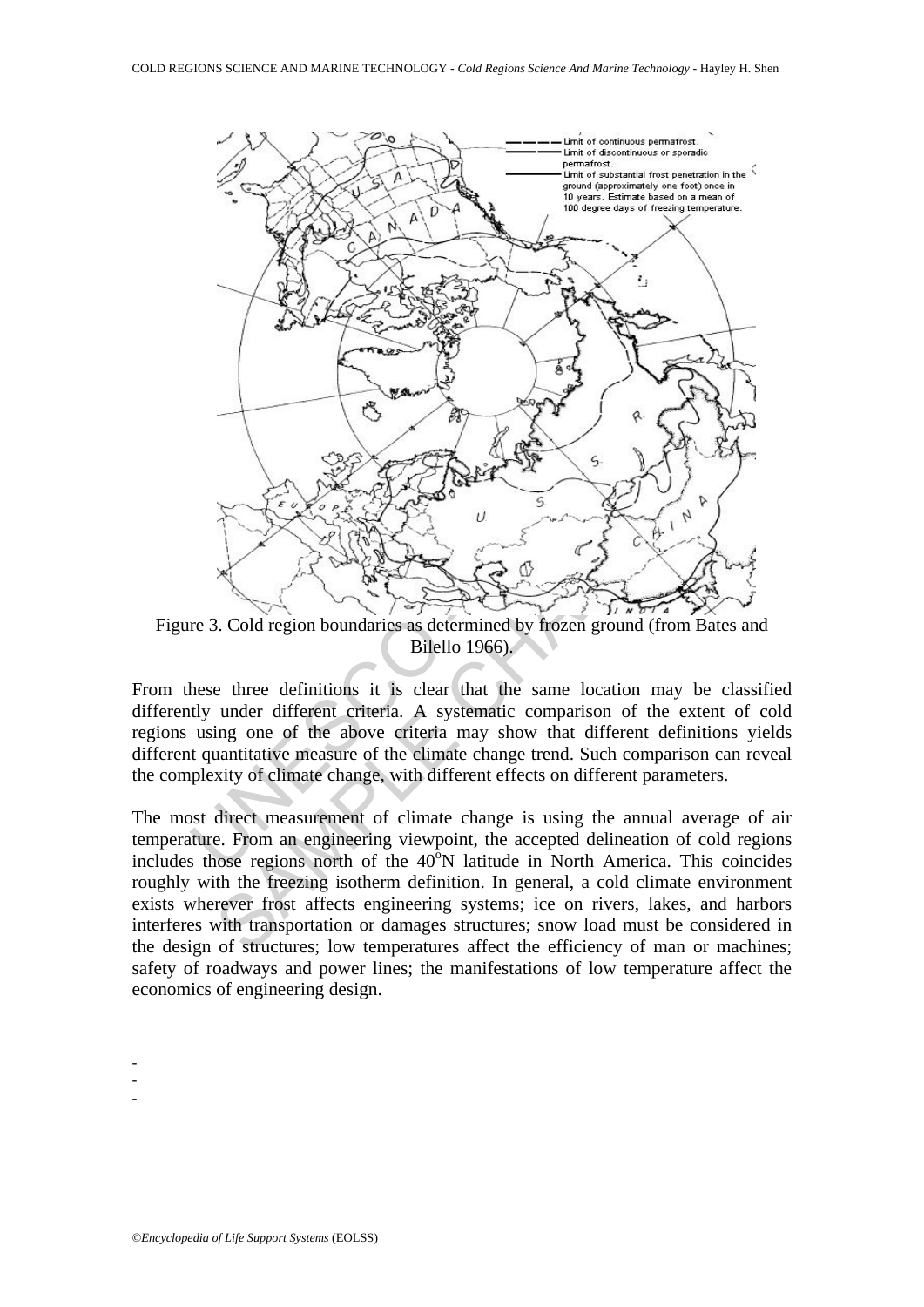# TO ACCESS ALL THE **25 PAGES** OF THIS CHAPTER, Visi[t: http://www.eolss.net/Eolss-sampleAllChapter.aspx](https://www.eolss.net/ebooklib/sc_cart.aspx?File=E6-178-00-00)

#### **Bibliography**

*Arctic Climate Impact Assessment* (2005) Cambridge Press, Project Director: John E. Walsh, Director, Cooperative Institute for Arctic Research (CIFAR), Project Manager: Patricia A. Anderson, Consultant' Indexer and Editor: Lelani Arris. 1019pp. [A comprehensive summary of past and present state of the Arctic and projected climate impact.]

*Arctic Transitions in the Land-Atmosphere System*, Reprinted from the Journal of Geophysical Research and published by American Geophysical Union. [A collection of papers on Arctic conditions in recent years due to climate change.]

Bates, R.E. and Bilello, M.A. (1966). Defining the cold regions of the northern hemisphere. Hanover, NH: CRREL, Technical Report 178. [Definition and characterizations of cold regions.]

BBC documentary (2007). *The Ice King*. [A documentary of Fridtjof Wedel-Jarlsberg Nansen and his Arctic expedition].

Bokushi, S. (1986) *Snow Country Tales – Life in the other Japan.* Translated by Hunter J. and Lesser, R. ISBN 0-8348-0210-4. 336pp. [A collection of art work and stories in the early  $19<sup>th</sup>$  century western Japan.]

Brown, J., Ferrians, O.J. Jr., Heginbottom, J.A. and Melnikov, E.S., (1997) *Circum-Arctic Map of Permafrost and Ground-Ice Conditions.* US Geological Survey, for the International Permafrost Association, USGS Circum-Pacific Map Series, Map CP-45, scale 1:10,000,000. [A map of permafrost distribution with areal coverage from  $20^{\circ}$ N to the North Pole.]

Brown, T. G. (1997) The Confederation Bridge: analysis of environmental impacts related to ice. *Can. J. Civ. Eng.* 24, 908–914. [Discussions on principal environmental concerns derived from possible effects that the bridge would have on the ice regime in Northumberland Strait.]

ansitions in the Land-Atmosphere System, Reprinted from the Journal of Geotished by American Geophysical Union. [A collection of papers on Aretic co to climate change.]<br>
E. and Bilello, M.A. (1966). Defining the cold regio d by American Geophysical Union. [A collection of papers on Arctic conditions in p<br>
elimate change.]<br>
elimate change.]<br>
and Bilello, M.A. (1966). Definition and characterizations of cold regions.]<br>
and Bilello, M.A. (1966 CEOS (Committee on Earth Observation Satellites) International Directory Network – A comprehensive directory of Earth science and global change data. http://idn.ceos.org/portals/Home.do?Portal=ceos&MetadataType=0 [A comprehensive collection of data obtained via the use of satellite mounted sensors on all aspects concerning the natural and human dimensions on Earth.]

Dean R. Freitag and Terry McFadden (1996) Introduction to Cold Regions Engineering, ASCE Press, ISBN 0-7844-0006-7. [Comprehensive information on issues, problem, and technological solutions concerning cold regions.]

Du, M., Kawashima, S., Yonemura, S., Zhang, X., Chen, S., (2004). Mutual influence between human activities and climate change in the Tibetan Plateau during the recent years. *Global and Planetary Change*, 41(3–4), pp. 241–249. [A study of warming effect on biomass increase and likelihood of overgrazing, positive feedback, and grassland degredation.]

Ealing Studios (1948). *Scott of the Antarctica.*[A film based on Robert Falcon Scott's ill fated expedition to reach the South Pole].

Gerdel, R.W. (1969). Characteristic of the cold regions. CRREL, monograph 1-A. 51pp.

Goersen, P. Campbell, W.J. Cavalieri, D.J., Comiso, J.C., Parkinson, C.L., and Zwally, H.J. (1992) *Arctic and Antarctic Sea Ice, 1978-1987: Satellite Passive-Microwave Observations and Analysis*. Scientific and Technical Information Program, NASA -511. [Collection of data from satellite sensors in the period stated for both Arctic and Antarctic sea ice.]

Johannessen, O.M., Bengtsson, L., Miles, M.W., Kuzmina, S. I., Semenov, V.A., Alekseev, G.V., Nagurnyi, A.P., Zakharov, V.F., Bobylev, L.P., Pettersson, L.H., Hasselmann, K., and Cattle, H.P. (2004)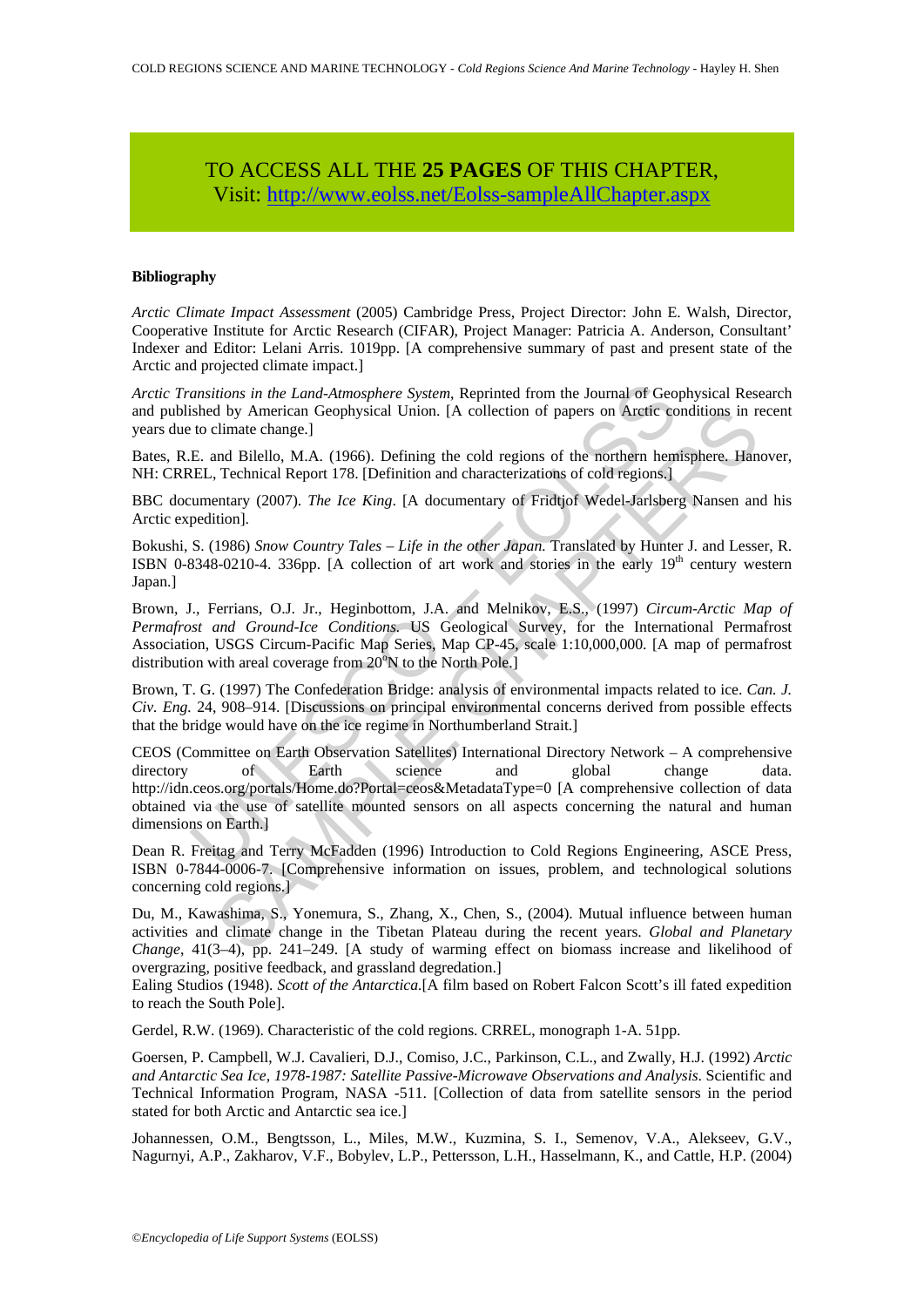Arctic climate change: observed and modelled temperature and sea-ice variability, *Tellus A*: *Dynamic Meteorology and Oceanography*, 56(4): 328-341.

Kalnay, E. and Cai, M. (2003) Impact of urbanization and land-use change on climate. *Nature* 423, pp. 528-531. [Evaluation of urbanization impact on climate.]

Kasting, J.F. (2004) When methane made climate, *Scientific American*, 291(1), pp. 78-85 [Discussion on the multiple roles played by methane on the earth climate.]

Kiefer, F. (1972) *Naturkunde des Bodensees*, ed. Thorbecke Verlag, Sigmaringen, Germany. [History of Lake Constance.]

Lunardini, V.J. (1981). Heat transfer in cold climates, Van Nostrand Reinhold Co. [Definition, theory, and mathematical modeling of thermal mechanisms in cold regions.]

Magnuson, J. J., Robertson, D. M., Benson, B. J., Wynne, R. H., Livingstone, D. M., Arai, T., Assel, R. A., Barry, R. G., Card, V., Kuusisto, E., Granin, N. G., Prowse, T. D., Stewart, & K. M., Vuglinski, V. S. (2000) Historical Trends in lake and river ice cover in the Northern Hemisphere. Science 289: pp. 1743- 1746. [Summary of lake and river ice observations as the title indicated.]

Rahmstorf, S. (2006) Thermohaline Ocean Circulation. *Encyclopedia of Quaternary Sciences*, (Ed. Elias. S. A., Elsevier, Amsterdam 2006). [Mechanisms of ocean circulations and outlooks of their interrelationship with climate change.]

Scott, E. (2010) Extinctions, scenarios, and assumptions: Changes in latest Pleistocene large herbivore abundance and distribution in western North America. *Quaternary International*, 217(1-2):pp. 225-239. doi:10.1016/j.quaint.2009.11.003 [Examination of different theories concerning the extinction of large mammal in North America at the end of Pleistocene Epoch.]

Seidov, D., Barron, E., and Haupt, B.J. (2001) Meltwater and the global ocean conveyor: northern versus southern connections. *Global and Planetary Change*, 30(3-4), pp. 257-270.

Stearn, S.R. (1965) Selected aspects of geology and physiography of the cold regions. CRREL, 1-A-1. [Classifications and definitions of the cold regions.]

Stone, G.S. (2003) *Ice Island: The Expedition to Antarctica's Largest Iceberg.* Bunker Hill Publishing, 80pp. [A story of a scientific expedition studying an iceberg the size of Texas.]

Symon, C. (lead editor), Arris, L., and Heal, B. (2005) *ACIA (Arctic Climate Impact Assessment) report*. Cambridge University Press, 1039pp. [A thorough report of climate changes in the Arctic.]

, R. G., Card, V., Kuusisto, E., Granin, N. G., Prowse, T. D., Stewart, & K. M.<br>
istorical Trends in lake and river ice cover in the Northern Hemisphere. Scientimary of lake and river ice observations as the tile indicate Example The Content and The Content and The Content and The Nature Content and The Nature Content and The Nature The American content and the content and the chaptain of the chinal chaptains of ocean circulations and outlo Watson, R.T. and the Core Writing Team (eds.) (2001) IPCC, 2001: *Climate Change 2001: Synthesis Report. A Contribution of Working Groups I, II, and III to the Third Assessment Report of the Intergovernmental Panel on Climate Change*. Cambridge University Press, Cambridge, United Kingdom, and New York, NY, USA, 398 pp. [A comprehensive assessment of climate change via data, scientific questions, and outlooks.]

Wright, E.A. (1986) *CRREL's First 25 Years*, Technical Publications Writer-Editor, Technical Information Branch, Technical Services Division, U.S. Army Cold Regions Research and Engineering Laboratory. 61pp.

Zhang, T., Barry, R.G., Knowles, K., Heginbottom, J.A. and Brown, J. (2008a) Statistics and characteristics of permafrost and ground-ice distribution in the Northern Hemisphere, *Polar Geography*, 31(1-2):47-68.

Zhang, T., T. Harry, W. Baker, G.-D. Cheng, and Q. Wu. (2008b) The Qinghai–Tibet Railroad: A milestone project and its environmental impact. *Cold Regions Science & Technology* 53(3): 229-240, doi:10.1016/j.coldregions.2008.06.003. [A summary of the construction and its potential long term impact of the Qinghai-Tibet Railroad.]

In addition, three sources have extensive literature concerning the cold regions:

National Science Foundation (NSF) Polar Research Program [http://www.nsf.gov/home/polar/]

Cold Regions Research and Engineering Laboratory (CRREL) [http://www.crrel.usace.army.mil/]

Scott Polar Research Institute (SPRI) [http://www.spri.cam.ac.uk/]